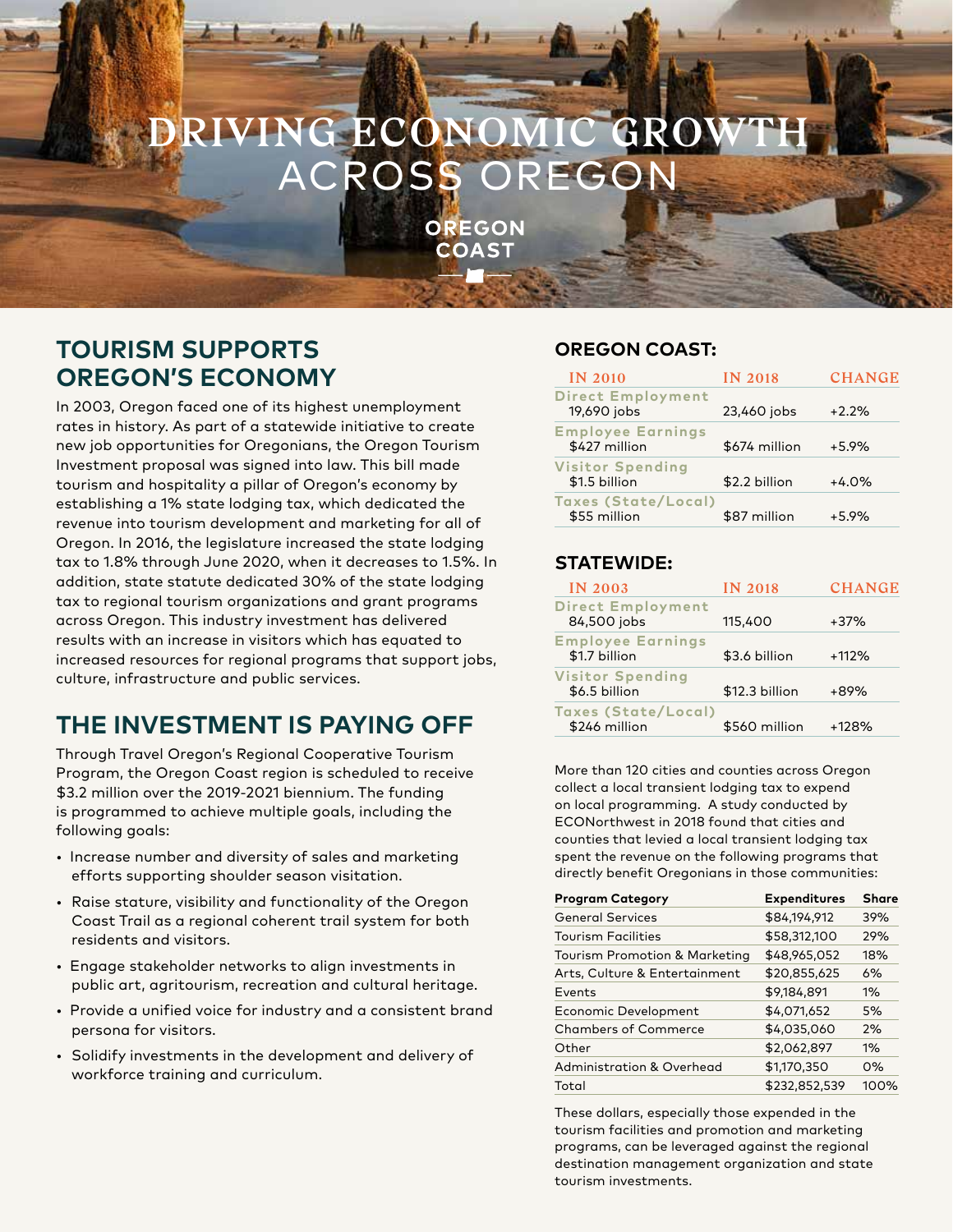



"The North Oregon Coast is experiencing a monumental shift in how locallyproduced foods now play a pivotal role in why people come to experience the Oregon Coast. As a commercial fisherman running a boat-to-plate sustainable fishing enterprise, culinary tourism supports our communities, restaurants and producers, and enables individuals to connect with their environment and our shared natural resources."

**JEFF WONG** Owner, CSF Fishery Garibaldi



"The community of tourists that frequent the Oregon Coast have allowed me to create a haven for artists to create businesses doing the things they love, making art of all kinds - blown glass, wood and metal stands , torch-worked pieces, jewelry, paintings and photography. I have been able to support so many artists and develop my own artistic career in real solid ways that financially support us, allowing us to have careers doing the things we love, all while giving tourists the chance to buy actual handmade art of a superior level. I am thankful every day for this symbiotic relationship."

#### **KELLY HOWARD**

Owner, Kelly Howard Glass Lincoln City



"The Wild Rivers Coast is one of the least populated, but most scenic places, in the Pacific Northwest. Our cycling community is growing, and a large part of that is due to increasing tourism and a desire for high-quality outdoor recreation experiences. Through my business, I am able to guide visitors on backcountry trails and isolated beaches while sharing my knowledge, love and respect for the Wild Rivers Coast."

#### **ERIN KESSLER**

Owner, Pineapple Express Adventure Rides Port Orford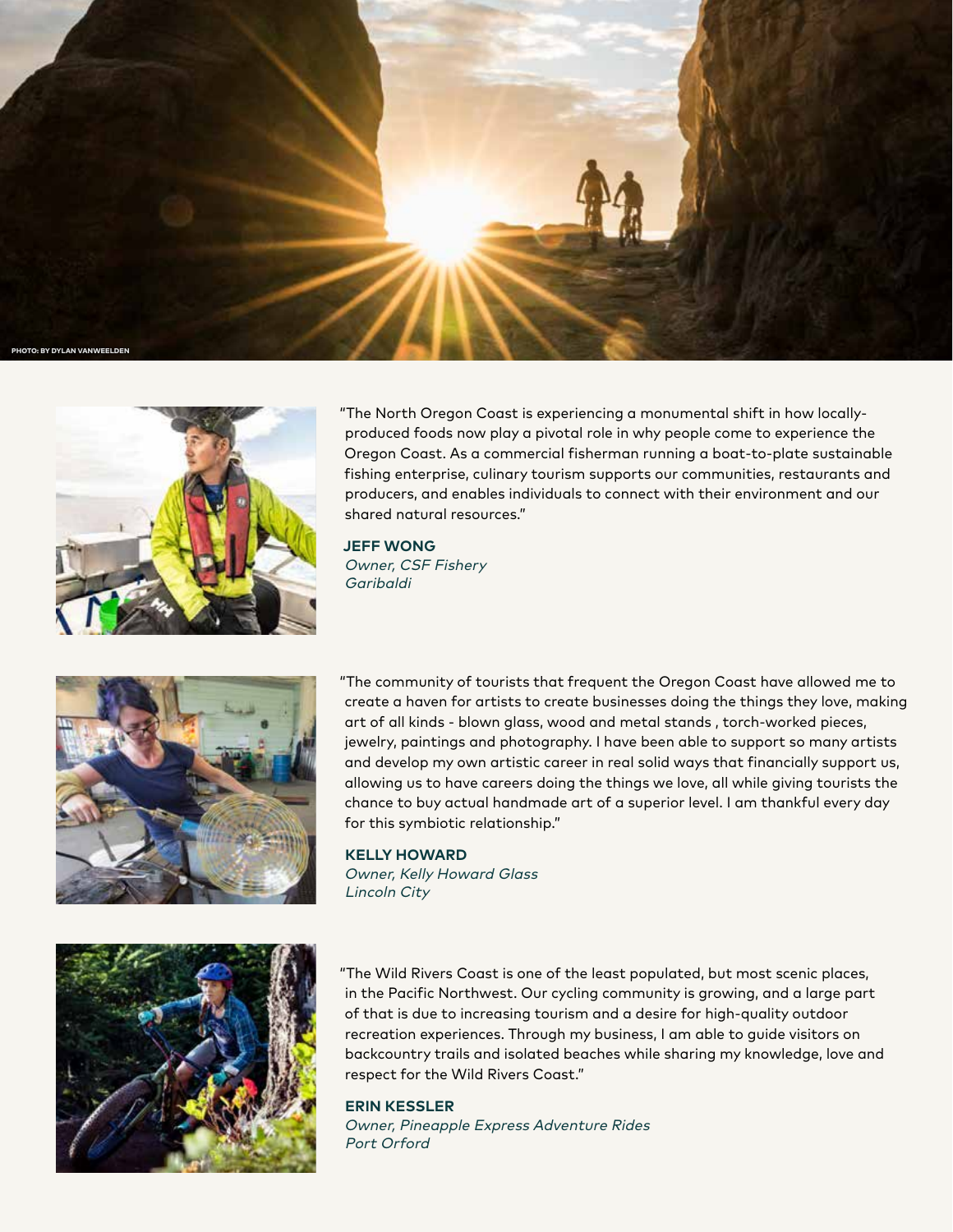

"From kite festivals to aquariums to world-class cuisine and pristine vistas, the Oregon Coast has something for everyone. And when visitors come to our coastal small businesses, they help create well-paying jobs and bring critical revenue to our rural communities. It's a win-win situation for all."

**REPRESENTATIVE DAVID GOMBERG**  Oregon House District 10

*In 2018, visitor spending generated \$30.5 million in local tax receipts for local jurisdictions on the Coast. This funding can be utilized for a variety of programs, including general services, tourism facility development, tourism promotion and marketing, events, and arts and culture at the discretion of state statutes and local ordinances.*

### **TOURISM BENEFITS THE COAST**

- More than half of the Oregon State Park system's 50 million+ visits occur on the coast creating \$618 million in annual state park visitor spend.
- On the North Coast, Fort Stevens generates \$35 million in economic impact, employing 538 locals.
- Beverly Beach on the Central Coast generates \$12 million in economic impact, resulting in 179 jobs.
- On the South Coast, Sunset Bay State Park provides \$24 million, generating 382 jobs.

### **EMPLOYMENT & REVENUE ACROSS OREGON**